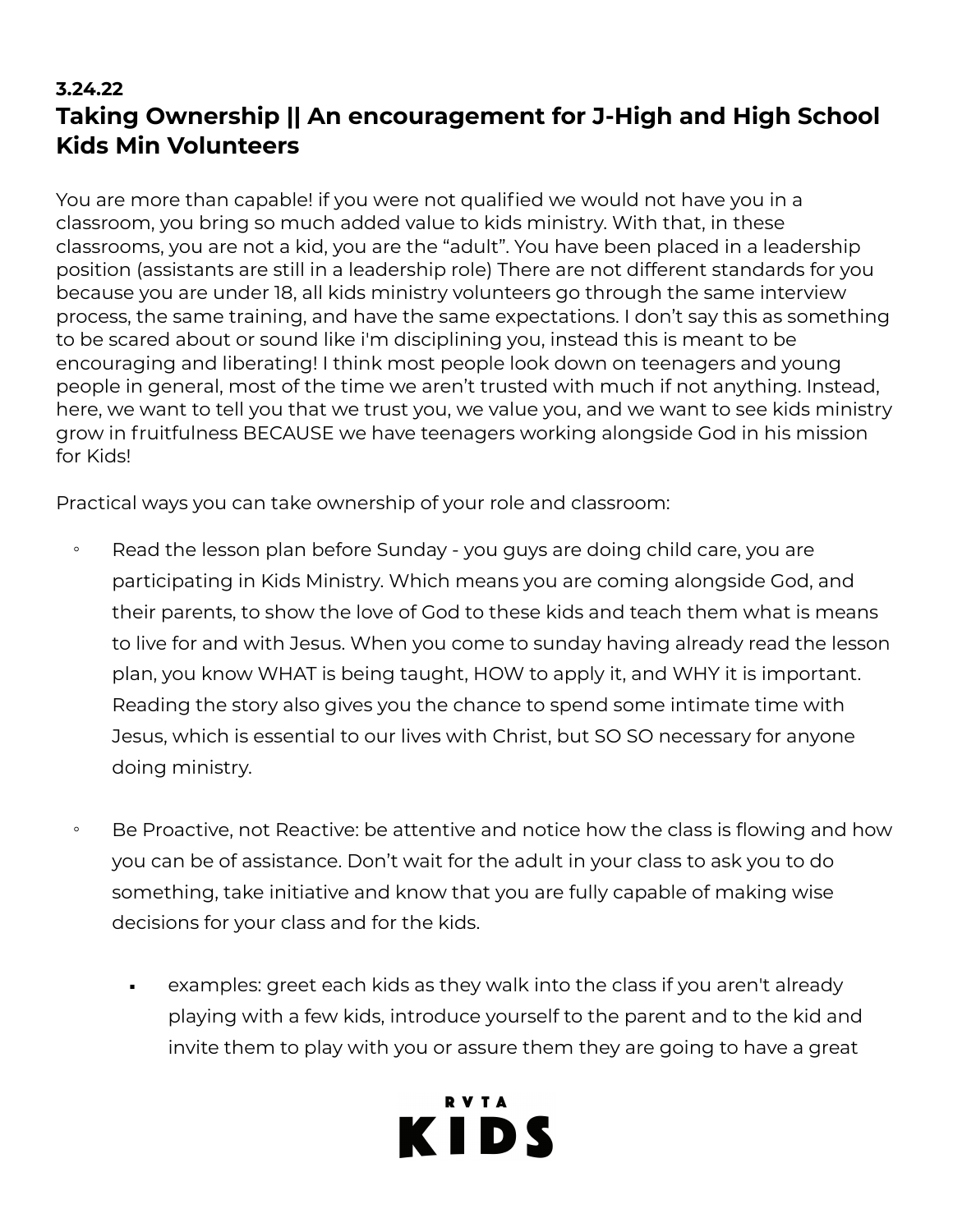time.

- If a kid starts crying, don't avoid him or her thinking that the adult in the class is the one who should handle that, instead move away from what you are currently doing (if you are able) and do what you need to to comfort the child.
- Think of fun ways to engage the kids during free time, start a spontaneous game of simeon says or duck, duck, goose, especially if you can tell that the kids seem like they don't know what to do or if they are all in their own little world. We want to help them cultivate community with one another just like we do at youth group.
- if you notice a kid doing the potty dance, ask them if they need to go. if so, offer to take a few kids to the bathroom together. OR if you are taking care of another kid that needs your attention but you notice the potty dance from another kid, speak up and ask the other leader or assistant in the class to take the kids to the bathroom.
- Speak up: when there are 15 kids and only 2-3 teachers/assistants in the class, chances are that not everyone is going to see everything. Meaning, you might see a kid that is getting pushed around or a kid starting to get sad, don't wait for the leader to say something know that you have the authority to act before things get worse, or if you aren't comfortable intervening, tell the leader in the class what you see so that they can support you and the kids.

## Communication is critical!

◦ If you have questions or concerns, don't hesitate to ask the leader in your class, or approach Anna or Karina. They love feedback and get excited about new questions that you may have!